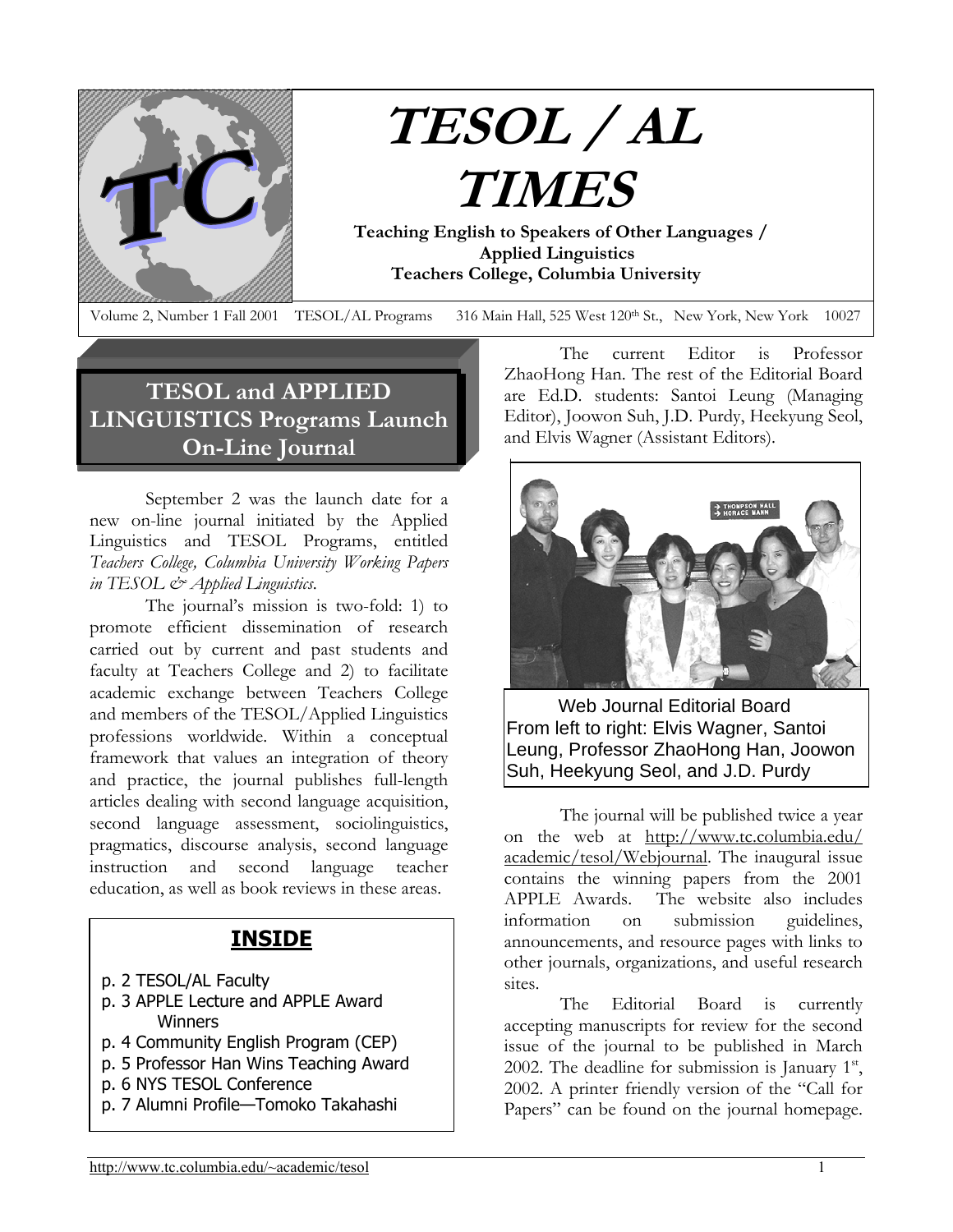# **TESOL and APPLIED LINGUISTICS Faculty**



*From left to right: Howard Williams, Bede McCormack, Leslie Beebe, Tim Walsh, ZhaoHong Han, Jim Purpura Not pictured: Terry Royce, Barbara Hawkins* 

TESOL/AL Faculty and the classes they are teaching this semester:

- Dr. Leslie M. Beebe (Professor of Linguistics and Education, Director of Applied Linguistics)— Seminar in Second Language Acquisition: Cross-Cultural Pragmatics; Research Literacy: Applied Linguistics and TESOL; Doctoral Seminar in Applied Linguistics and TESOL
- Dr. Jim Purpura (Associate Professor of Linguistics and Education, Director of TESOL Program)—Advanced Topics in Applied Linguistics: Language Test Validation; Doctoral Seminar in Applied Linguistics and TESOL
- Dr. ZhaoHong Han (Assistant Professor of Linguistics and Education)—Introduction to Second Language Acquisition; Specialized Practicum: Reading; Doctoral Seminar in Applied Linguistics and TESOL
- Dr. Howard Williams (Lecturer in Applied Linguistics)—Phonetics and Phonology; Problems in Contemporary English Grammar
- Dr. Tim Walsh (Assistant Professor of Practice in TESOL)—Classroom Practices; Supervised Student Teaching: High School; Specialized TESOL Methods for K-6
- Dr. Bede McCormack (Lecturer in TESOL)— Problems in Contemporary English Grammar; Specialized Practicum: Grammar
- Dr. Terry Royce (Lecturer in TESOL)—Director of TC Tokyo Program
- Dr. Barbara Hawkins (Associate Professor of Language and Education)—will join TC in Spring, 2002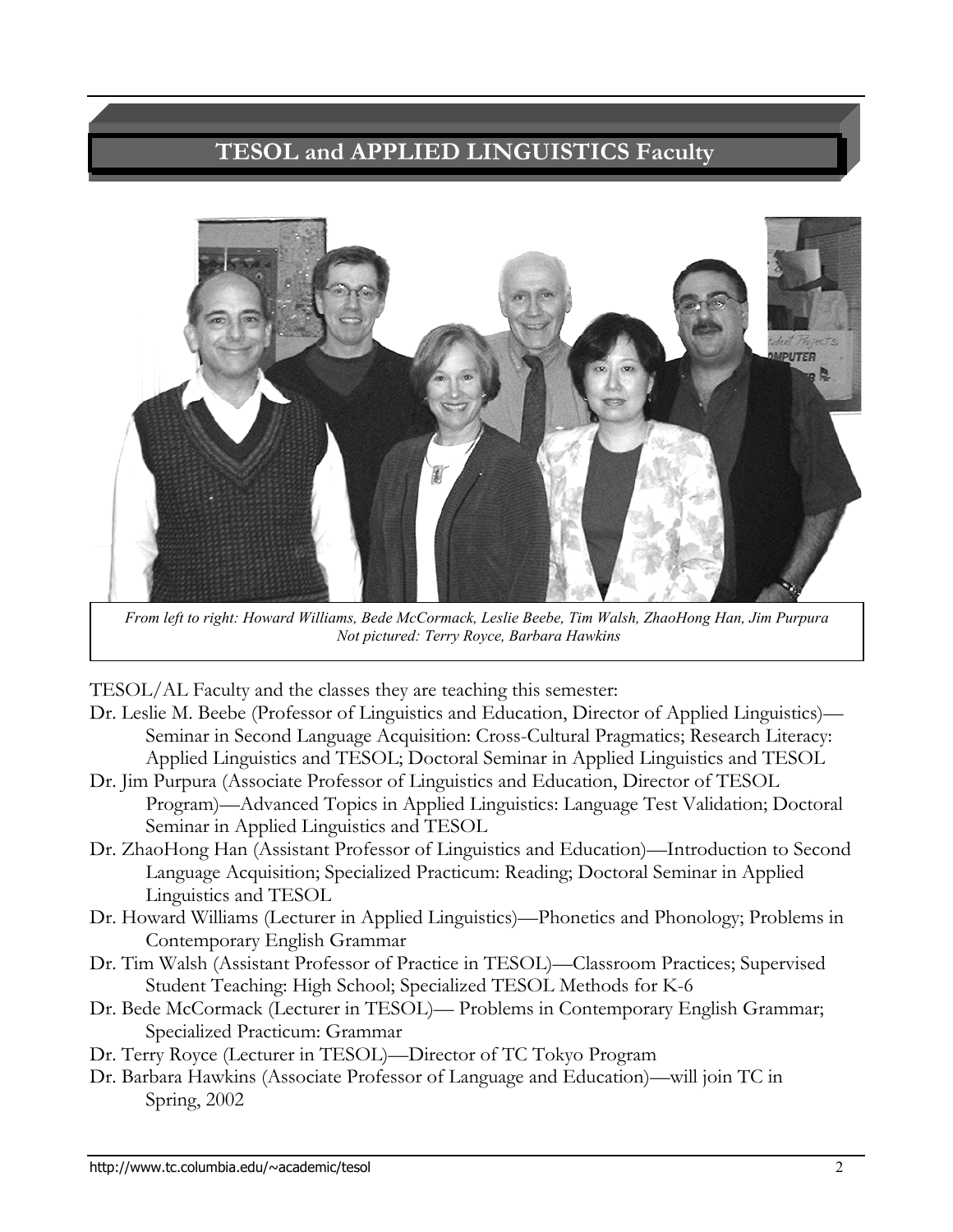## **Annual APPLE Lecture Series Features Marianne Celce-Murcia**

The second lecture in the annual APPLE Lecture Series was held on April 6, 2001, with Dr Marianne Celce-Murcia as the featured speaker. She gave a speech entitled "Communicative Competence and the Role of Grammar."

Co-author (with Diane Larsen Freeman) of *The Grammar Book*, Dr. Celce-Murcia is considered one of the foremost experts in the structure of English and its relation to the teaching of English as a second language. Dr. Celce-Murcia is interested in researching the application of empirical findings in functional language analysis and applied linguistic theory to the preparation and testing of materials developed to teach a particular problem.

Over one hundred people attended the lecture, and her address was enthusiastically received by the audience. Dr Celce-Murcia also held an afternoon session specifically for

students in the programs. This provided a valuable opportunity for students to discuss issues of interest with Dr. Celce-Murcia and draw upon her extensive knowledge.

The purpose of the APPLE Lecture Series (APPlied Linguistics and Language Education) is to engender lively professional dialog in the ELT community. Invited speakers address issues of cutting-edge research, innovative practice, or critical policy. The series is funded by an endowment from Language Innovations, Inc. (LINC).

LINC was a non-profit group that published materials and fostered innovation among ESL practitioners in the region. The Lecture Series celebrates the spirit and legacy of LINC.

The 2002 APPLE Lecture will be held early in the Spring 2002 semester.

#### **2001 APPLE Award Winners**

Winners of the fourth annual APPLE Awards were announced at the "End of the Year/Graduation Party" held annually by the TESOL and AL Programs.

APPLE Awards are presented to students in recognition of outstanding achievement for academic work completed in the prior year. This year's recipients received a copy of *The Cambridge Encyclopedia of Language*, a certificate, and publication of their papers in the programs' web journal. This year's winners were:

**TESOL/Applied Linguistics Ed.D. Research Paper**: "Language socialization: Themes and advances in research" by Santoi Leung

**TESOL/Applied Linguistics Ed.M. Research**  Paper: The effect of environmental factors on bilingualism among Chinese and Korean Americans" by Lisa L. Shum

**Applied Linguistics M.A. Research Paper:** "What factors are necessary to enable Japanese EFL learners to acquire pronunciation intelligible to native speakers of English?" by Shizuka Miyata

**TESOL M.A. Essay**: "Use of mnemonics in learning novel foreign vocabulary: Help or hindrance?" by Yeu-Ting Liu

These papers can be read in the inaugural issue of the TESOL/AL Web Journal at [http://www.tc.columbia.edu/academic/tesol/](http://www.tc.columbia.edu/academic/tesol/Webjournal)  [Webjournal.](http://www.tc.columbia.edu/academic/tesol/Webjournal)

Another award presented was the Fanselow Award. Winners were Julie Kasper in New York and Miguel Roberto Sosa in Tokyo.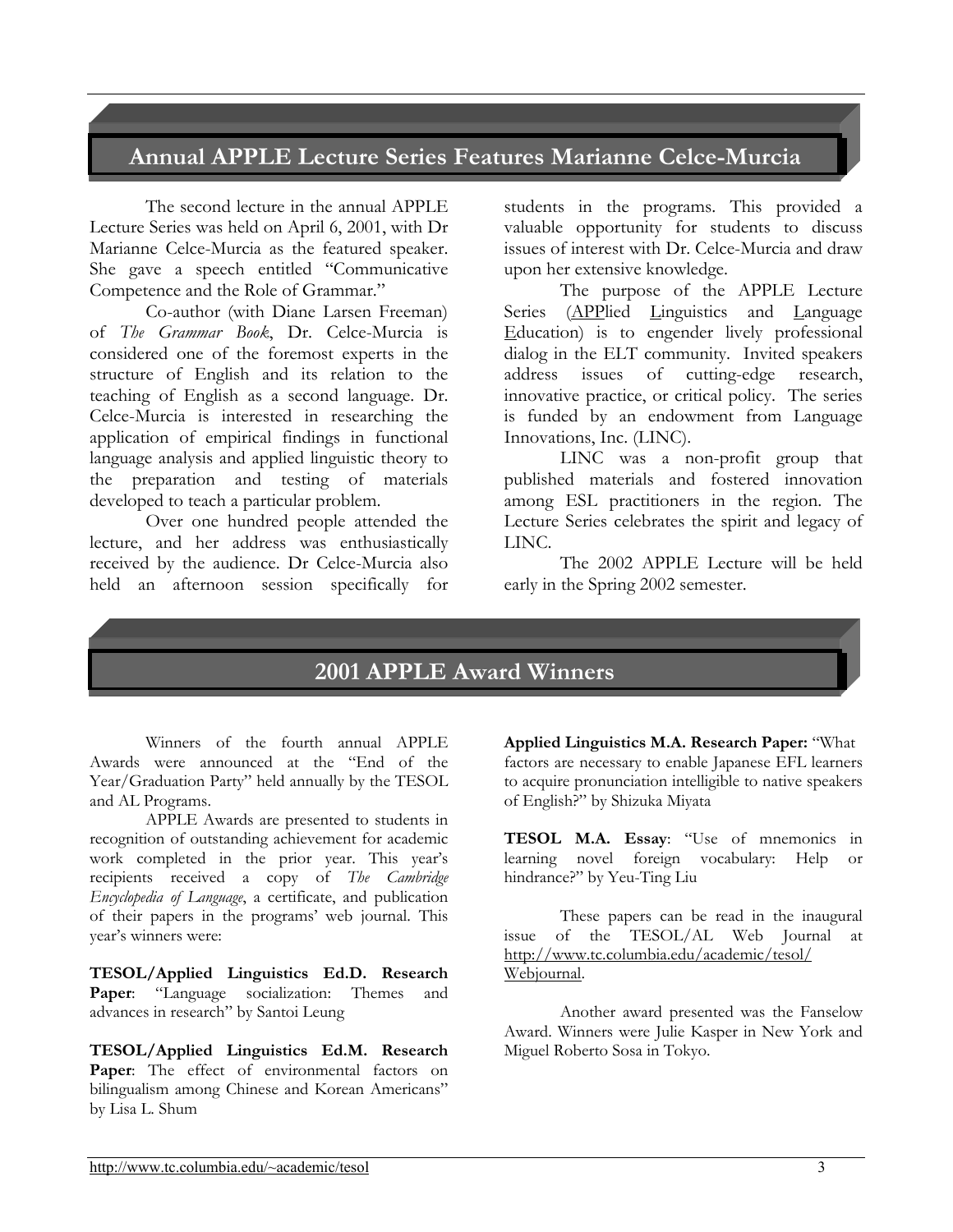## **The Revamping of the Community English Program (CEP)**

For over a decade, the TESOL program's Community English Program (CEP) has been providing the local community with quality ESL instruction at an affordable cost. Not only do our practicum teachers help prepare our teachers-in-training to deal with the realities of the classroom, but our teachers-in-training also accrue 7.5 hours per week of actual teaching time in CEP classrooms.

By and large, the fact that many of our CEP students return is a good indicator of their satisfaction with the program. However, it has become increasingly clear that the CEP needs updating if it is to provide a state-of-the-art experience for teaching ESL in a program that promotes the "best" practices in TESOL.

In initiating this curricular reform, the CEP committee felt that three issues needed to be addressed: first, the CEP curriculum needed a more coherent overall program in terms of the different proficiency levels. Second, it needed a placement exam that assessed students' abilities in a number of areas so that better placement decisions could be made. This would hopefully avoid the necessity of moving large numbers of students from level to level throughout the semester. Finally, the CEP needs a coherent, articulated curriculum—just like schools all over the world—so that CEP teachers can focus on methodology, and not so much on materials development and syllabus design.

In order to address these issues, two teams have been created. The first, termed the CEP Curriculum Committee, consists of TC

students and faculty. This committee has been responsible for choosing textbooks, and selecting units from the textbooks to be covered in the different levels of the CEP curriculum. In this regard, they created an inventory designed to provide CEP teachers with a useful instructional guide which they can consult and supplement on their own. As an initial pilot has been conducted this semester with the CEP classes using textbooks, the Curriculum Committee has also designed a questionnaire to elicit feedback from practicum students and faculty on this experience.

The second team, termed the CEP Assessment Committee, again consists of TC students and faculty and is in the process of developing a 140-minute placement exam (to be administered in two testing days). This exam is designed to assess entering CEP students' ability in grammar, reading, writing, listening, and speaking. This test aims to place students in the appropriate level and to establish a closer link between the new CEP curriculum and assessment.

Making such changes has increased the workload on CEP teachers and their students. However, the ultimate goal is to develop an ESL program that is not only more efficient, but is also consistent with a first-rate ESL language program. These changes will benefit both the CEP teachers and their community of students.

If you would like to participate in the restructuring process, please contact a CEP committee member for more information.

| <b>The CEP Curriculum Committee</b> | <b>The CEP Assessment Committee</b> |
|-------------------------------------|-------------------------------------|
| Bandar Al-Hejin                     | Jaehak Chang                        |
| Arpi Galaczi                        | Peter Hendricks                     |
| Liz Iannotti                        | Hyunjoo Kim                         |
| Jee Wha Kim                         | Jee Wha Kim                         |
| Margarete Magalhaes                 | Margarete Magalhaes                 |
| Lisa Shum                           | Susan Nakamura                      |
|                                     | Taejoon Park                        |
|                                     | Mary Regan                          |
|                                     | Elvis Wagner                        |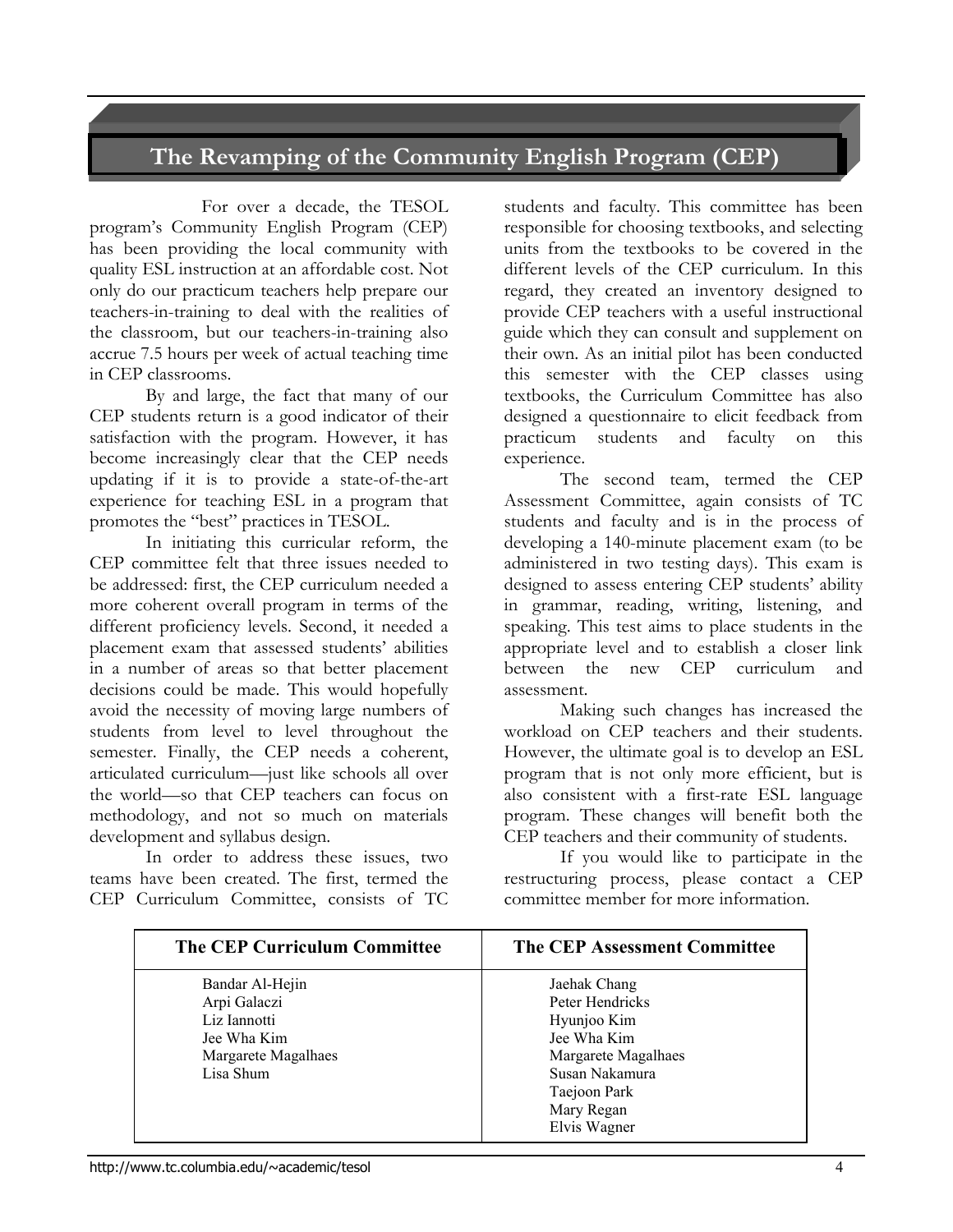## **Professor Han Wins Teaching Award**

Professor ZhaoHong Han was a recipient of the Teachers College Certificate of Appreciation for Excellence in Teaching for the school year 2000-2001. The Office of Institutional Studies produces a ranking of instructors based on student evaluations each semester, and this prestigious honor is awarded to those instructors in the top 10%.

Professor Han was notified that she had won by a letter from the Dean. She said that when she received the letter, "I was thrilled…and I thought of my students. Obviously without them, I could not have gotten this award."

She went on to say that she sees the award as motivation for her to do even more for her students.

Students agree that Professor Han takes time to talk to them and help them outside of class as well as during class.

Teaching teachers can be dangerous work, but students admire the way Professor Han prepares for classes. "She is always very organized and is concerned with meeting her students' needs," commented Eun Sung Park, Ed.D student. "She is very energetic and motivated…and she passes the energy on to other people. She is also very passionate about her work and research, and you can feel this passion in her class."

Andrea Revesz, another Ed.D student, added, "She uses a lot of visual aids, which is great for a visual learner. And she makes you think even outside the classroom."

Students in the TESOL and Applied Linguistics Programs are very appreciative of Professor Han's level of professionalism and commitment to teaching, and are pleased that the rest of the college has recognized her excellence.

#### **STAY INFORMED**

Join the TC-AL listserv for the quickest way to receive general news and information bulletins about the TC TESOL and AL programs. To join, send an email message to: majordomo@columbia.edu In the main body of the message type: Subscribe TCTESOL-AL

#### **JOB ANNOUNCEMENTS**

For continuous information on the latest job announcements worldwide, send an email message to: majordomo@columbia.edu

In the main body of the message type: Subscribe TCTESOL-AL-JOBS

Dear Alumni,

Does Teachers College have your correct address? To update your contact information send an email to: [tcalumni@columbia.edu](mailto:tcalumni@columbia.edu) and include your name, year of graduation, degree and program, address, phone number, and email. Or write:

> Alumni Services, Box 306, Teachers College, Columbia University, 525 W. 120<sup>th</sup> St. New York, NY 10027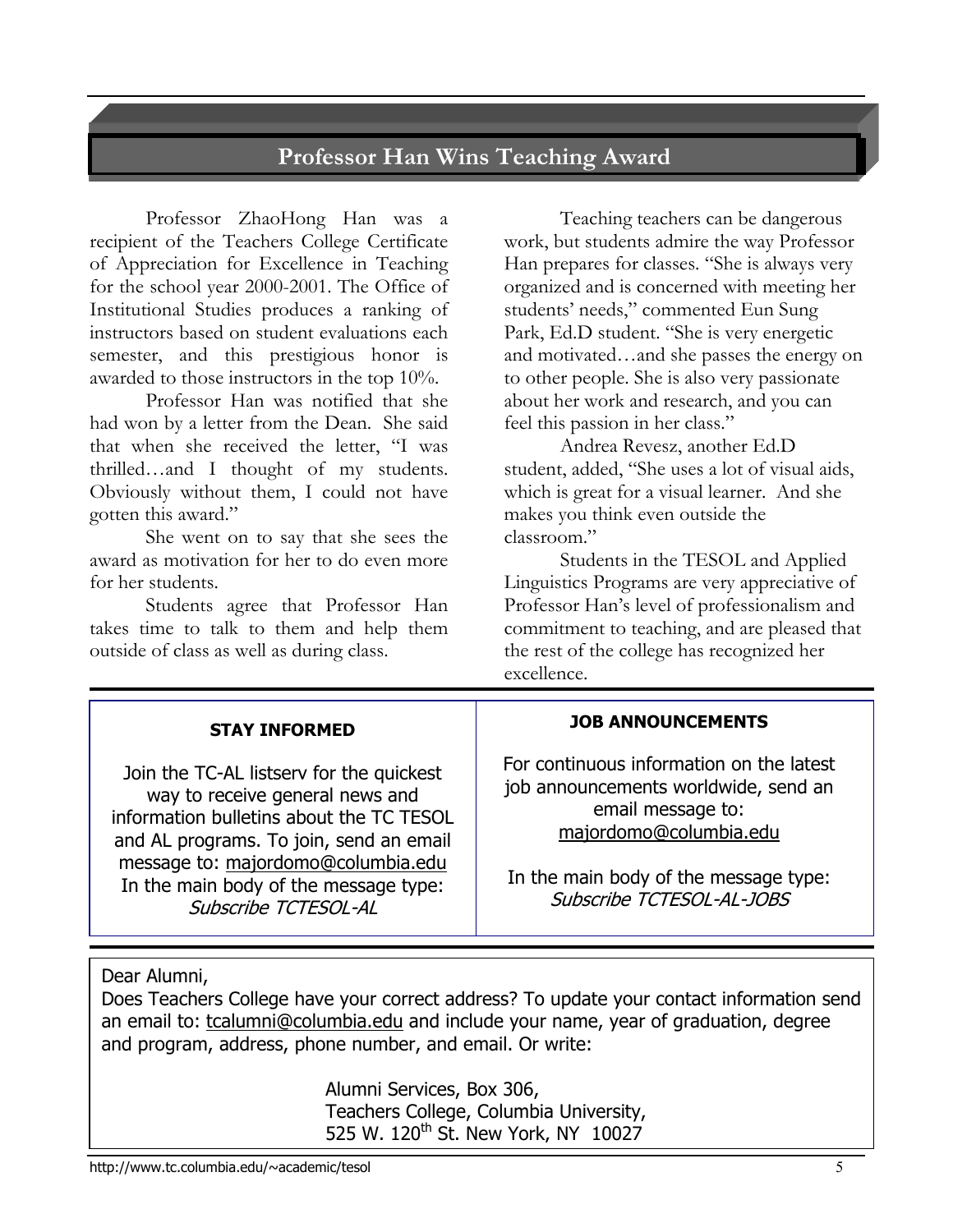## **New York State TESOL Conference Held in Rye, New York**

The 31<sup>st</sup> Annual New York State TESOL (NYS TESOL) Conference was held from October 19-21, 2001, at the Rye Town Hilton in Rye Brook, New York. The theme of the conference was "Language Testing Matters: Make It Count!"

Over 500 people attended the conference, which also had over 90 presenters. Many of these presenters were Teachers College faculty, students, or alumni. In addition, many of the "movers and shakers" behind the scenes in the preparation for the conference were current students in the TC Applied Linguistics program.

The 2001 President of NYS TESOL was Cynthia Wiseman. The Conference Chair was Jee Wha Kim. Paper Selection and Scheduling Cochairs were Santoi Leung and Yunkyoung Cho. Yoko Saito was the On-site Registration chair. Shirin Murphy was AV Coordinator. All are current TC Applied Linguistics students.

The following is a list of TC presenters and the titles of their presentations:

- ZhaoHong Han, Elizabeth Iannotti, and Charles Combs, "Proposing a Dual Approach to Teaching L2 Reading"
- Elizabeth Henly, "Hidden Benefits of Teaching Essay Examination Preparation"
- Hyunjoo Kim, "What it is to Speak Foreign Languages"
- Maria McCormack, "Placement Tests: Ready-towear or Couture?"
- Kyung Mi O (alumna), "Washback Issues in a Korean Context"
- Jim Purpura, Janine Graziano-King, Jaehak Chang, Kirby Cook, Rebekah Johnson, Jee Wha Kim, Nitza Krohn, and Cynthia Wiseman, "The SIPA Project: Assessing the Foreign Language Needs of Learners in an Academic Setting"
- Mary Regan and Arpad Galaczi, "Textual Enhancement in Second Language Acquisition"
- Yoko Saito and Jonathan Bissell, "Express Yourself: Complaints by Japanese/ American Speakers"
- Beth Snyder, "On Triangulation in Reading Assessment"
- Joowon Suh, "Radio-Advising: Discourse Structure and Politeness Strategies"
- Elvis Wagner, "Video Listening Tests: A Pilot Study"

#### **TC TESOL Certificate Program**

The Teachers College TESOL Certificate Program is a six-week intensive course designed for: international teachers of English as a foreign language who have a desire to continue their professional development; U.S. teachers whose classes include ESL students; professionals considering a change in their careers; and college graduates who want to travel and teach English abroad.

The summer 2001 program was the third held by the TESOL/AL programs at Teachers College. Next summer's program will take place from July 8<sup>th</sup> to August 16<sup>th</sup>. If you know of anyone who might be interested in this program, they should contact:

Mounira ElTatawy, Director TC TESOL Certificate Program, Box 66 Teachers College, Columbia University 525 W. 120th St. New York, NY 10027 212-678-3459 [me340@columbia.edu](mailto:me340@columbia.edu)

The certificate program's website has more information: [www.tc.columbia.edu/](http://www.tc.columbia.edu/)~academic/ tesol/certificateprogram.htm

#### **TC TESOL/AL TIMES is produced by the TC TESOL/AL Programs.**

Editor--Elvis Wagner Faculty Advisor--Dr. Howard Williams Contributors--Bandar Al-Hejin, Julia Frazier, Gabrielle Kahn, Jee Wha Kim, Santoi Leung Please send comments or suggestions to Elvis Wagner at elviswags@yahoo.com